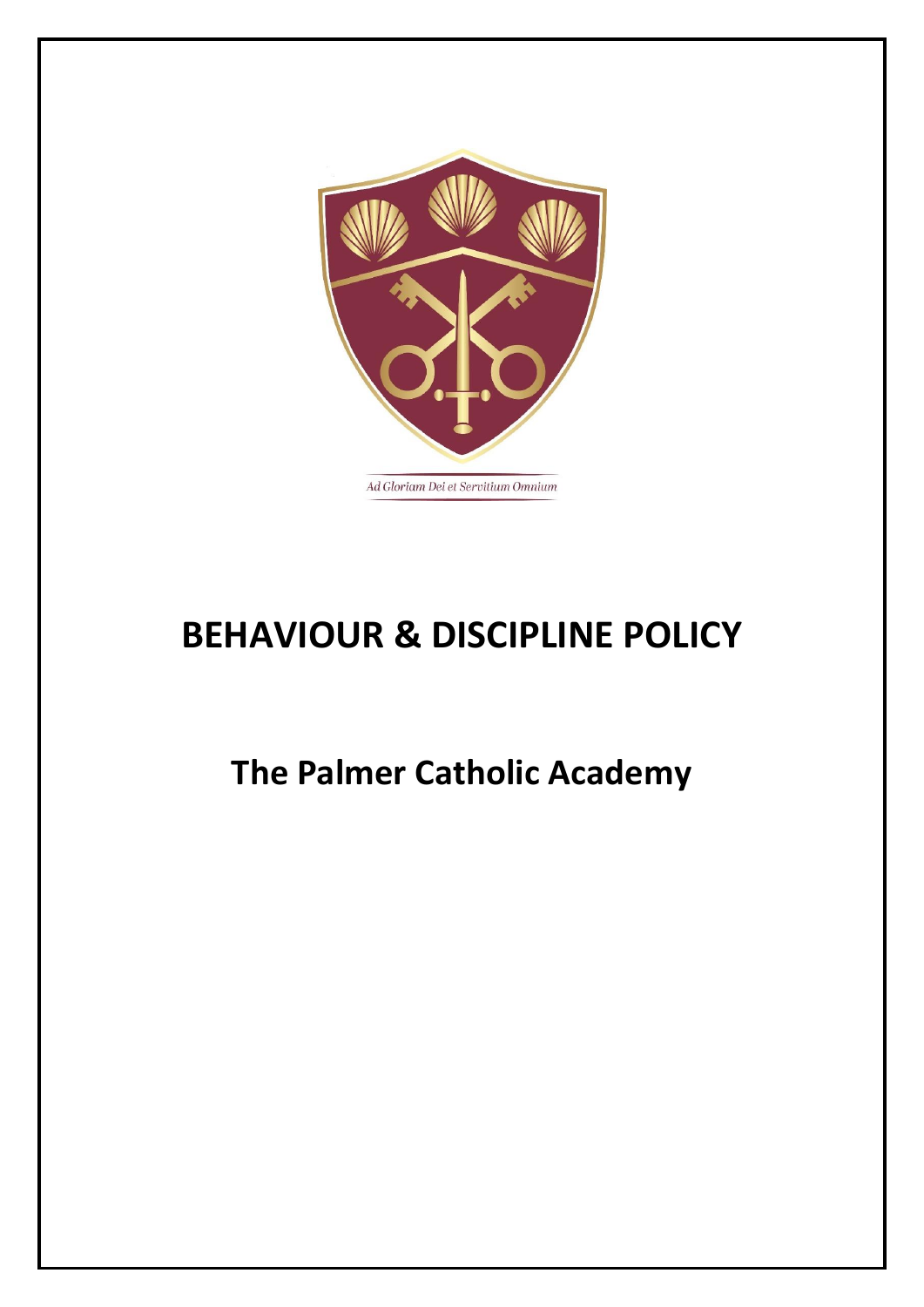# **MISSION STATEMENT**



The Academy's Mission promotes the academic and personal development of each member of its community, both students and staff alike.

We serve Christ in each other to the Glory of God and Service of all.



| Adoption by Governing Body of The Palmer Catholic Academy: |
|------------------------------------------------------------|
| Date of Implementation: January 2022                       |
|                                                            |
|                                                            |
| <b>Review Date: November 2022</b>                          |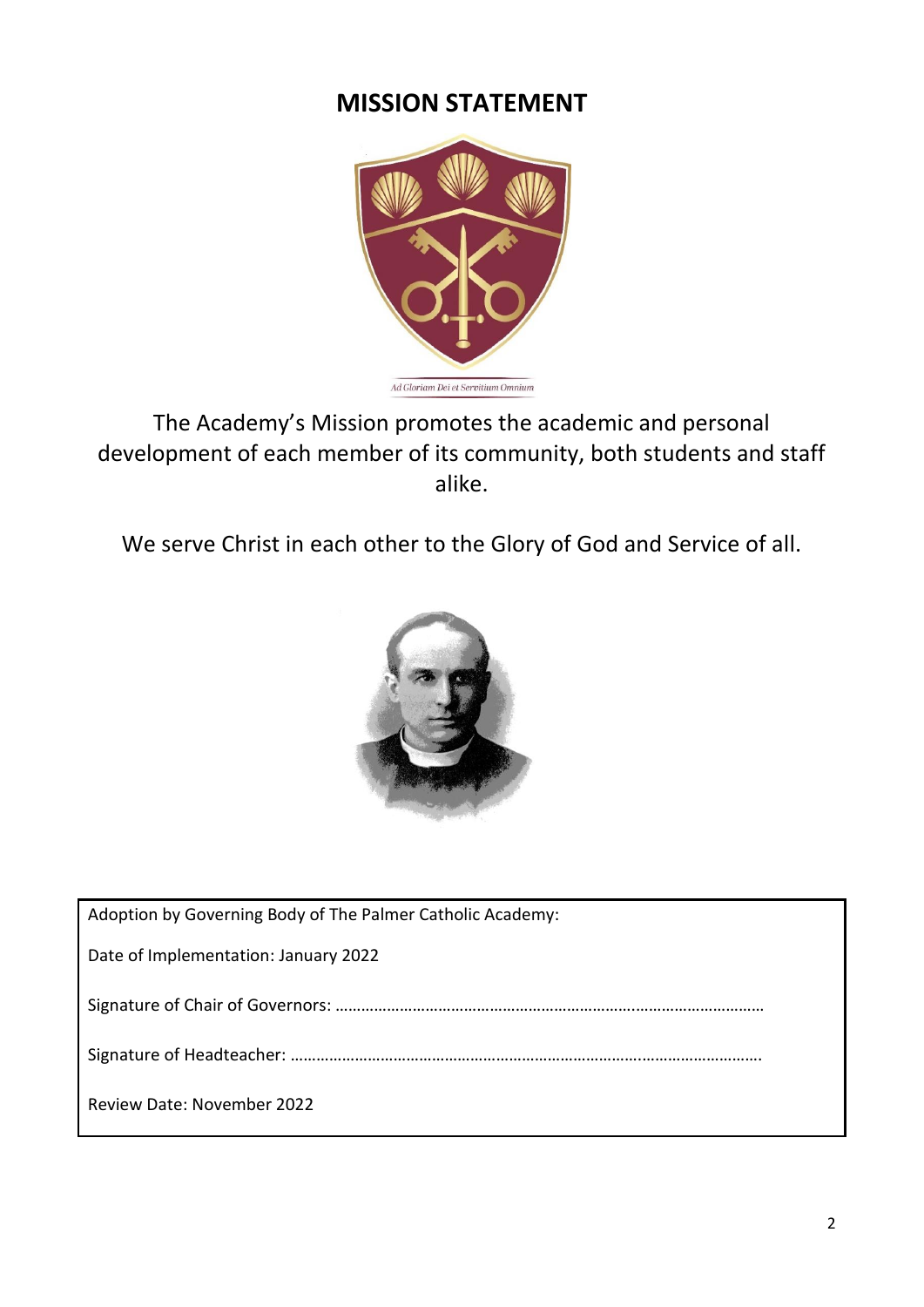#### **ACADEMY RULES OVERVIEW**

The Mission Statement underpins our Catholic ethos and Moral Code. The academy's Aims and Objectives which stem from it are included in the Prospectus.

The Academy Rules as stated in the Academy Prospectus, Students Planner and Staff Handbook are very simple and clear.

Parents/carers will see what we require from their children and what they can expect from The Palmer Catholic Academy from the Statement of Partnership which the parents/carers of all new students to the academy must sign when they accept a place at the academy.

Through the Academy Rules, the Code of Conduct and the Statement of Partnership, can be seen a threefold partnership, between students, teachers and parents/carers, which is essential for supporting the development of students' self-discipline and which reflects the ideals and intentions of our Mission Statement.

The aim of this policy is to ensure a consistent approach by all and to establish good practice throughout the academy. We must encourage an atmosphere of high expectations and the pursuit of excellence and at the same time, maintain a friendly, purposeful and caring atmosphere based fully on the Gospel Teachings.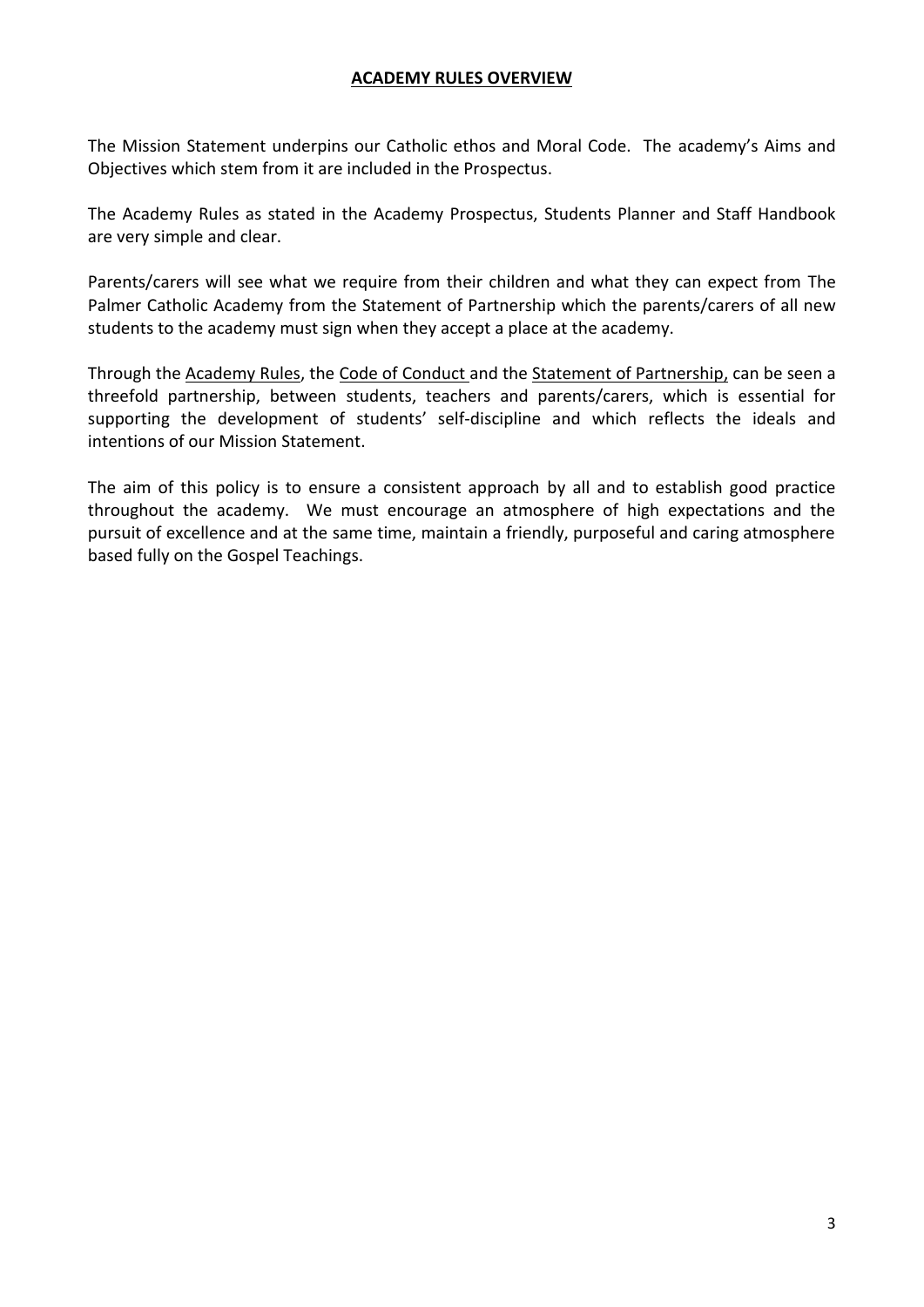# **BEHAVIOUR AND DISCIPLINE POLICY STATEMENT OF GENERAL PRINCIPLES**

# **Introduction**

The Governing Body is charged with a duty to set the framework for the academy's students' Behaviour & Discipline Policy. In drawing up this statement of general principles, the Governing Body consults with the Headteacher, staff, parents/carers and students.

The purpose of the academy's Behaviour & Discipline Policy is to:-

- Fulfil the Governors duty of care to students and employees
- Promote teaching and learning and high standards of attainment
- Promote the wellbeing of all students
- Promote the reputation of the academy

The Governing Body recognises that the Government has given powers to Academies to regulate students' conduct, and to impose sanctions and where appropriate to exercise such powers in relation to situations that may occur outside of the academy that have a direct, or indirect impact upon the life/functioning of the academy, or the wellbeing of students. The Governors also acknowledge the power of search that has been given to academies via the Violent Crime Reduction Act 2006. The Governors are also aware of the academy's responsibility to forward to the police any evidence of criminal acts discovered in the course of such searches.

The Headteacher is responsible for:-

- Promoting self-discipline and a proper regard for authority amongst students.
- Encouraging good behaviour, respect for others and for striving to prevent all forms of bullying and peer on peer abuse amongst students.
- For securing a standard of behaviour which is in accordance with the ethos and expectations of the academy and that fosters a positive learning environment.
- Regulating the conduct of students.

To achieve the above, students will, as appropriate receive information, guidance, and where necessary structured support.

This responsibility is delegated to and shared with all staff. Staff are therefore also expected to encourage good behaviour, respect amongst students for each other and to apply all rewards and sanctions reasonably and proportionately. The promotion of students' discipline is also enhanced by the teaching of appropriate programmes of study, well planned, interesting and demanding lessons and in the use of an appropriate range of teaching methods which are inclusive of the needs of all students.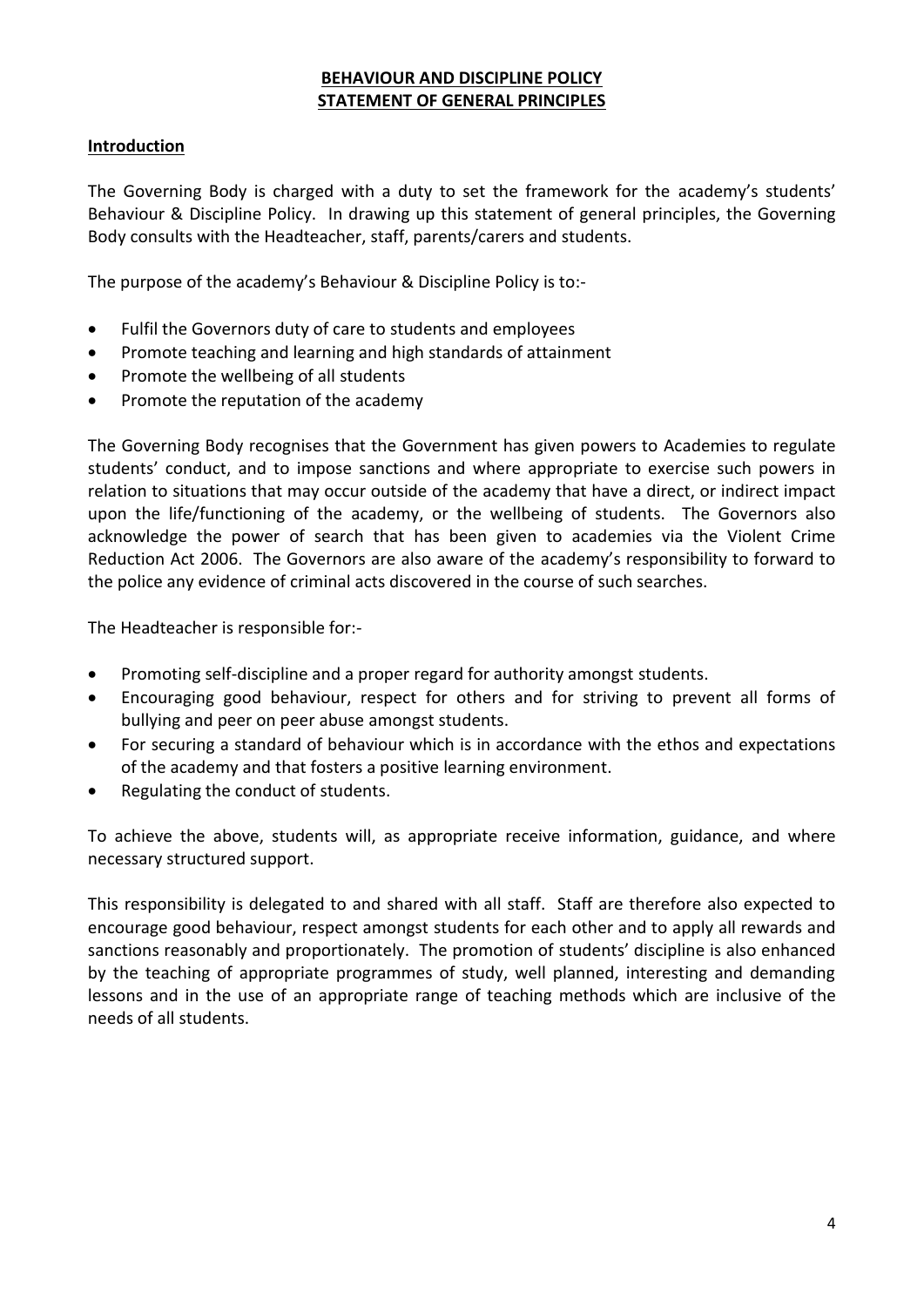# **Academy Ethos**

We believe and practise in the daily life of the academy, that each individual is unique and that any discrimination on the grounds of race, gender, colour, religious belief, disability or sexual orientation, is not only against the law of the land but a serious moral failure. The full aim of our pastoral care ethos is to reinforce and develop the uniqueness of each individual and their responsibility to Christ and their neighbour and to develop a deep sense of responsibility in each of us for other individuals.

In practical terms the vision outlined above must be served by rules and structures which direct and encourage a uniquely Christian way of living within our academy community.

Our academy rules and expectations have been designed to make our academy a safe and happy working community, and to direct each individual towards making their own contribution to this goal (Appendix 1). Our academy rules described in our academy Prospectus, Student Planner and which are brought to the attention of parents/carers and students on an annual basis through letters and assemblies are developed from the following key principles:-

- Our academy is a Christian community of which we are all part of and have a duty to care for.
- Students must treat each other, visitors and staff at all times with courtesy and respect. Teachers at our academy are dedicated public servants. They will always show students respect. We as an academy expect the same to be returned.
- Students must also respect the property of the academy and that of others.
- Bullying and peer on peer abuse of any kind will not be tolerated, nor will the harassment or attempted intimidation of any member of staff.
- We are a Catholic community and students must therefore show respect for the prayer life and religious worship of our academy community.
- Students must never bring false witness against another student or member of staff.
- Our academy expects all students to strive to achieve the highest levels of attendance and punctuality.
- Students have a right to learn and therefore disruptive behaviour in lessons cannot be tolerated.
- Home study is designed to enable all students to achieve their potential. Work that is set must therefore be completed correctly and handed in on time.
- Our Student Planner is designed to help students to organise their learning, and to allow communication between home and the academy. All students must therefore follow our academy's procedures that relate to the students' planner.
- Uniform our uniform identifies our academy, and also helps all to have a sense of belonging. Our academy uniform must, therefore, be worn in accordance with our code of dress.
- Travelling to and from the academy students must always travel to and from the academy in a safe, sensible and courteous manner.
- Health and Safety students must always act in a manner that protects the health and safety of both themselves and others. This will be achieved by following the academy rules and advice in this matter.
- For their safety, students are expected to travel directly to and from the academy and are not permitted to enter local shops and food outlets.
- Students must respect our local environment and property of our neighbours in the local community. Students must respect the movement of our neighbours when they are coming to or going home from the academy.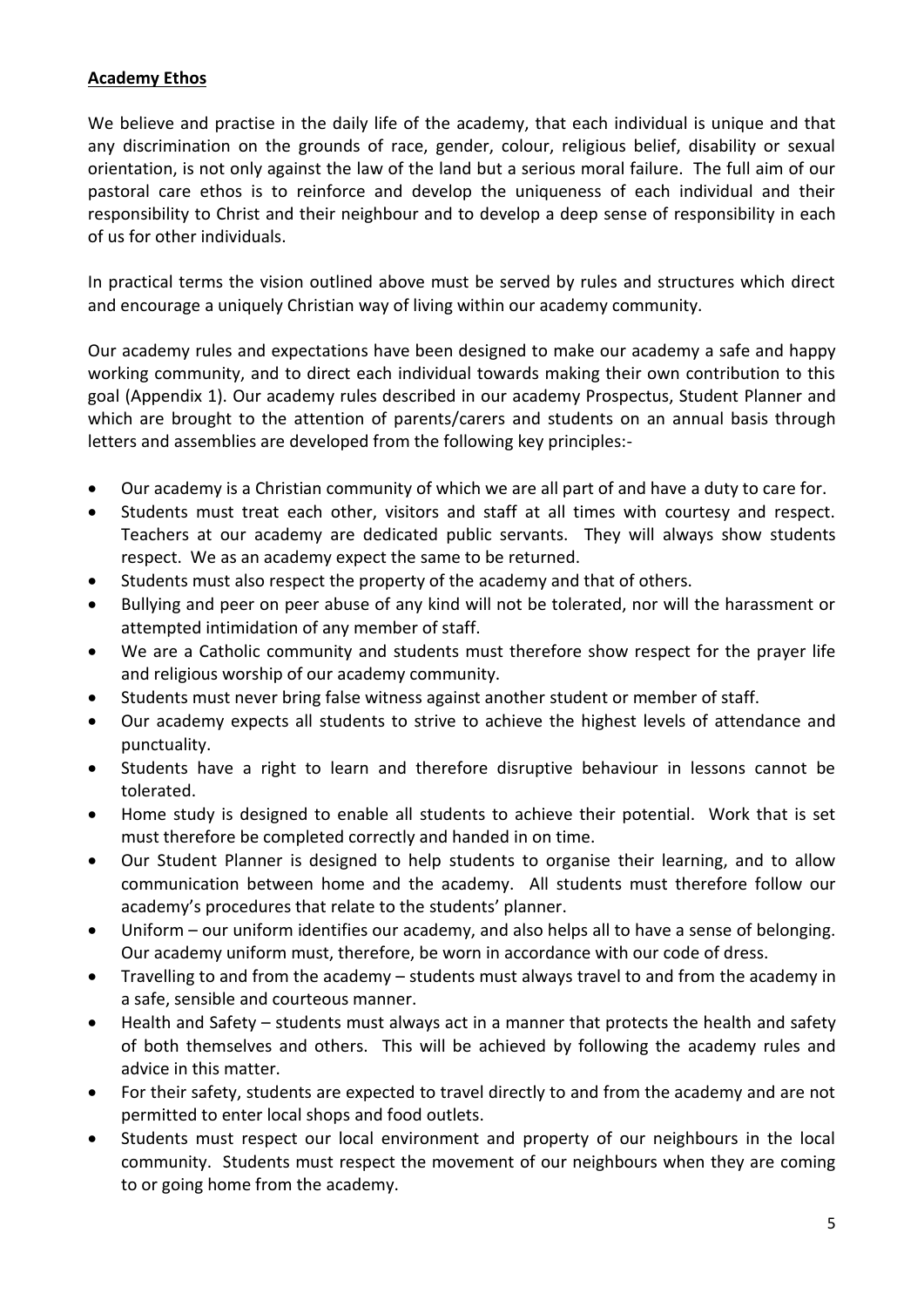# **Rewards and Sanctions**

Our academy endeavours to encourage students to behave in an appropriate and constructive manner, through setting high standards of expectations which are clearly and regularly communicated to the student body. Through a culture of praise and recognition we seek to affirm good behaviour and achievement.

#### **Rewards**

The academy continually aims to reward and give recognition to encourage good behaviour and a positive attitude to learning (ATL)

The Governing Body fully support the following rewards to be used to support and promote good behaviour and discipline:

- Verbal praise.
- Use of merits which are recorded in planners and on our 'SIMS' system.
- Positive comments in student planners.
- Praise postcards from subjects.
- Letters of commendation from HoDs/HoYs.
- Letters of commendation from Headteacher.
- Reward trips, e.g. annual 'panto'.
- Certificates for academic effort, achievement, punctuality and attendance.
- 'Star' student awards.
- Headteacher's award.
- Jack Petchey Award nominations.

#### **Sanctions**

The academy has devised and continually reviews its sanctions. When students do not respond in a positive manner to praise or warnings then sanctions may be necessary. When sanctions are necessary they will always be proportionate and imposed in such a way that the dignity of the individual is respected. The academy uses a clear set of behaviour sanctions, displayed in every classroom, that are applied consistently across the academy (Appendix 2).

The Governing Body has agreed for the following sanctions to be used to support and promote good behaviour and discipline:-

- Verbal reprimand
- The use of written comments of concern via the student's planner.
- The carrying out of community service i.e. useful tasks to help the academy.
- The completion or redrafting to an acceptable standard of classwork or home study as required.
- The use of detention both within academy during lunch and break times, and outside academy hours including the sanction of inclusion during holiday periods. The sanction of detention will be imposed after parents/carers have been notified 24 hours in advance. Students can be kept up to 15 minutes at the end of the academy day without prior notice.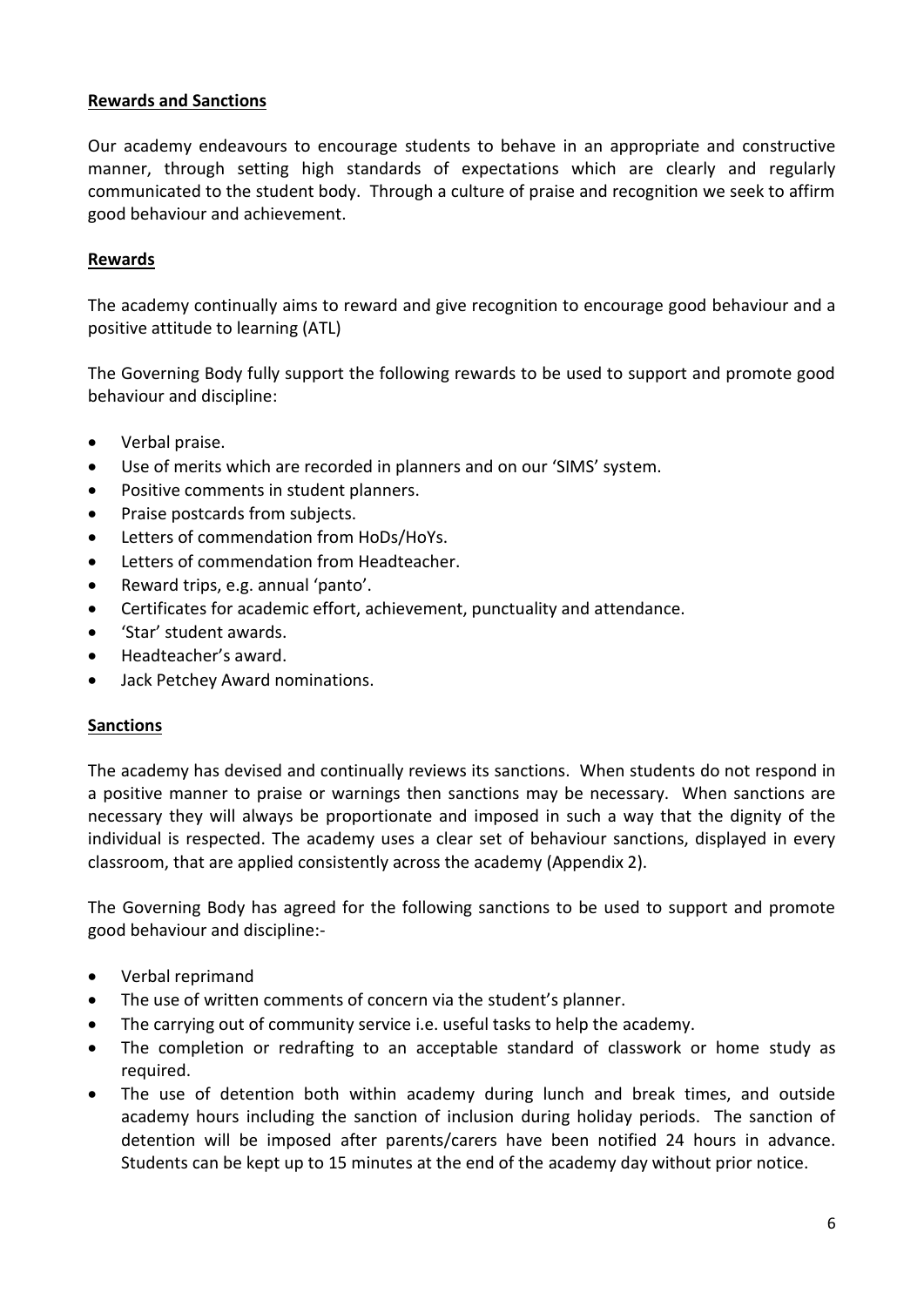- For lateness to school the academy will detain for up to 1 hour on the same day. Parents/carers will be notified.
- Confiscation of property in accordance with statutory and academy procedures.
- The removal of a student from a teaching group/class, or any particular lesson.
- Referral to a Head of Department, Head of Year or a Senior Member of Staff.
- Referral to Senior Leadership Detentions, held each Friday until 5.00pm. Parents/carers will be notified.
- Being placed on report with written sanctions by all teaching staff and discussed with the students on a daily basis.
- The withdrawal of break or lunchtime privileges.
- The withholding of participation in educational visits or sporting events that are not essential to the curriculum.
- The internal exclusion of students within the academy's inclusion room.
- Withdrawing a student from lessons for all or part of a day in the academy's inclusion room.
- The transfer of students for a fixed period to one of our behaviour and discipline partner academy's, under the terms of the agreed protocol.
- The use of suspensions and permanent exclusions.

# **Internal Exclusion (Inclusion)**

This type of inclusion emphasises the fact that there has been a serious breach of the academy rules. However, it may be used where it is the student's first offence or to prevent a longer term or permanent exclusion.

This inclusion requires the sanction of a deputy head in the academy under the authority of the Headteacher, for a period usually between 1-5 days.

Parents/carers are informed in a letter which confirms in writing the reason(s) for the Internal Exclusion and the student is withdrawn from all lessons and break times.

Work is done under supervision of a member of staff in the academy's Inclusion Room.

#### **Suspensions**

Only the Headteacher can suspend a student from the academy. If the Headteacher is absent from the academy, the acting Headteacher or most senior teacher also has the power to suspend. They will then make it clear that they are acting in the Headteacher's absence.

A decision to suspend a student will be taken:-

- In response to serious breaches of the academy's Behaviour & Discipline Policy.
- If allowing the student to remain at the academy would seriously harm the education or welfare of the student or other students.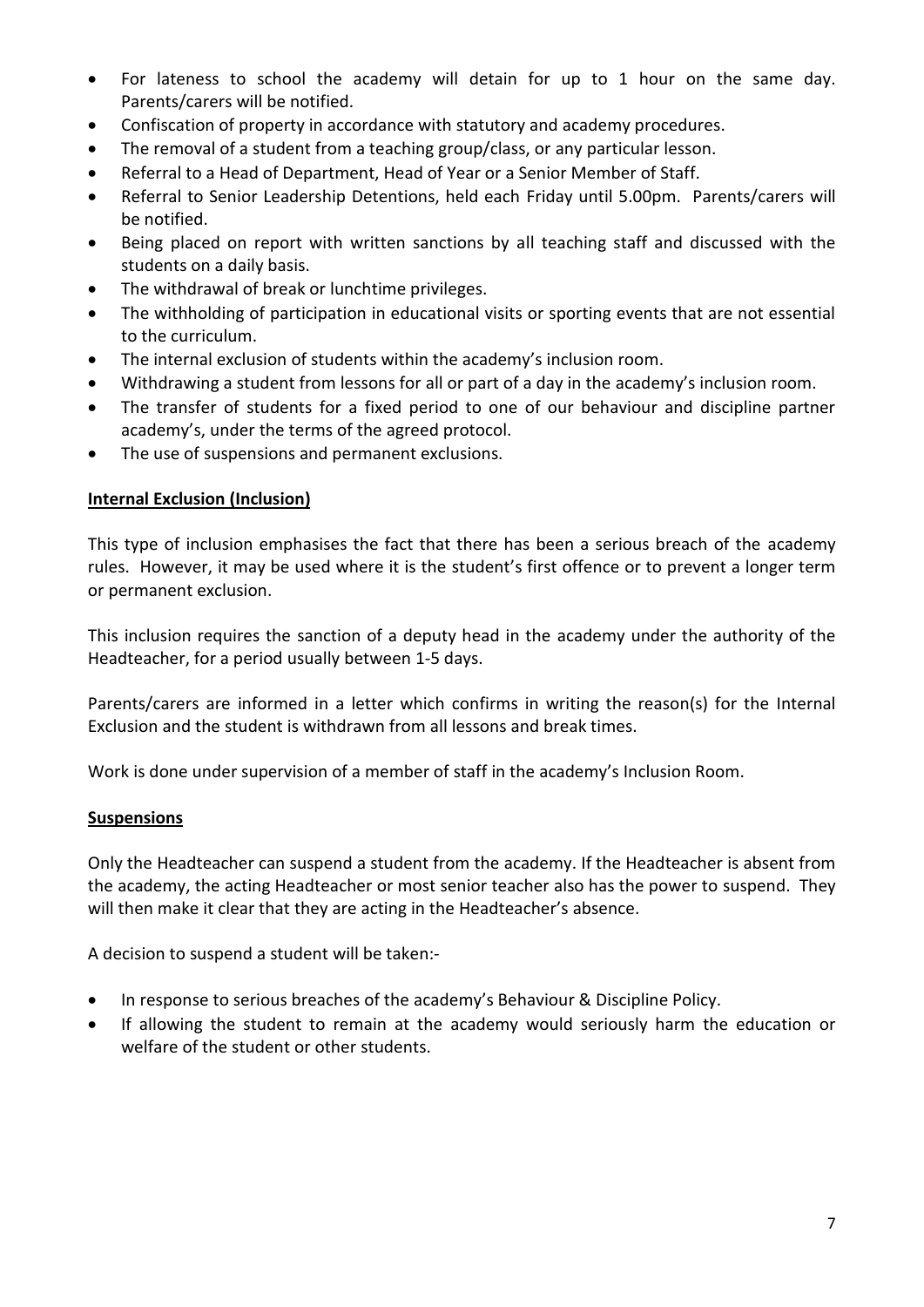Some examples for which students may be suspended

- Possession of cigarettes/vapes and any associate paraphernalia in the academy premises and/or whilst under the academy's jurisdiction (this includes before and after school also).
- Possession of alcohol in the academy
- Consuming alcohol or other substances in the academy or on the way to and from the academy
- Persistent refusal to comply with the academy's uniform code.
- Continued and persistent breaking of academy rules.
- Continued and persistent low-level disruption.
- Abusive language
- 'Birthday Beats' whereby a student assaults another under the pretence of celebrating the victim's birthday.
- Bullying (including homophobic, biphobic, transphobic and cyber bullying).
- Racist abuse.
- Wanton damage.
- Theft.
- Actual or threatened violence towards any members of the academy community.
- Misuse of social media and electronic communications.
- Behaviour which brings the academy into disrepute.

This list is not exhaustive

#### **Suspension (up to 45 days in one academic year)**

This is for serious situations, when it is thought appropriate to remove a student from the academy. Parents/carers will be informed immediately and an interview arranged as soon as possible. Such suspensions will follow statutory guidance as laid out by the Department for Education (DFE).

#### **Permanent Exclusion**

Permanent exclusion is the most serious sanction and should only be used as a last resort, in response to a serious breach or persistent breaches of the academy's behaviour policy; and where allowing the student to remain in the academy would seriously harm the education or welfare of the student or others in the academy.

The Headteacher will consider all the relevant facts and evidence to support the allegations made. There are exceptional circumstances where, in the Headteacher's judgement, it might be appropriate to permanently exclude a student for a first one-off offence.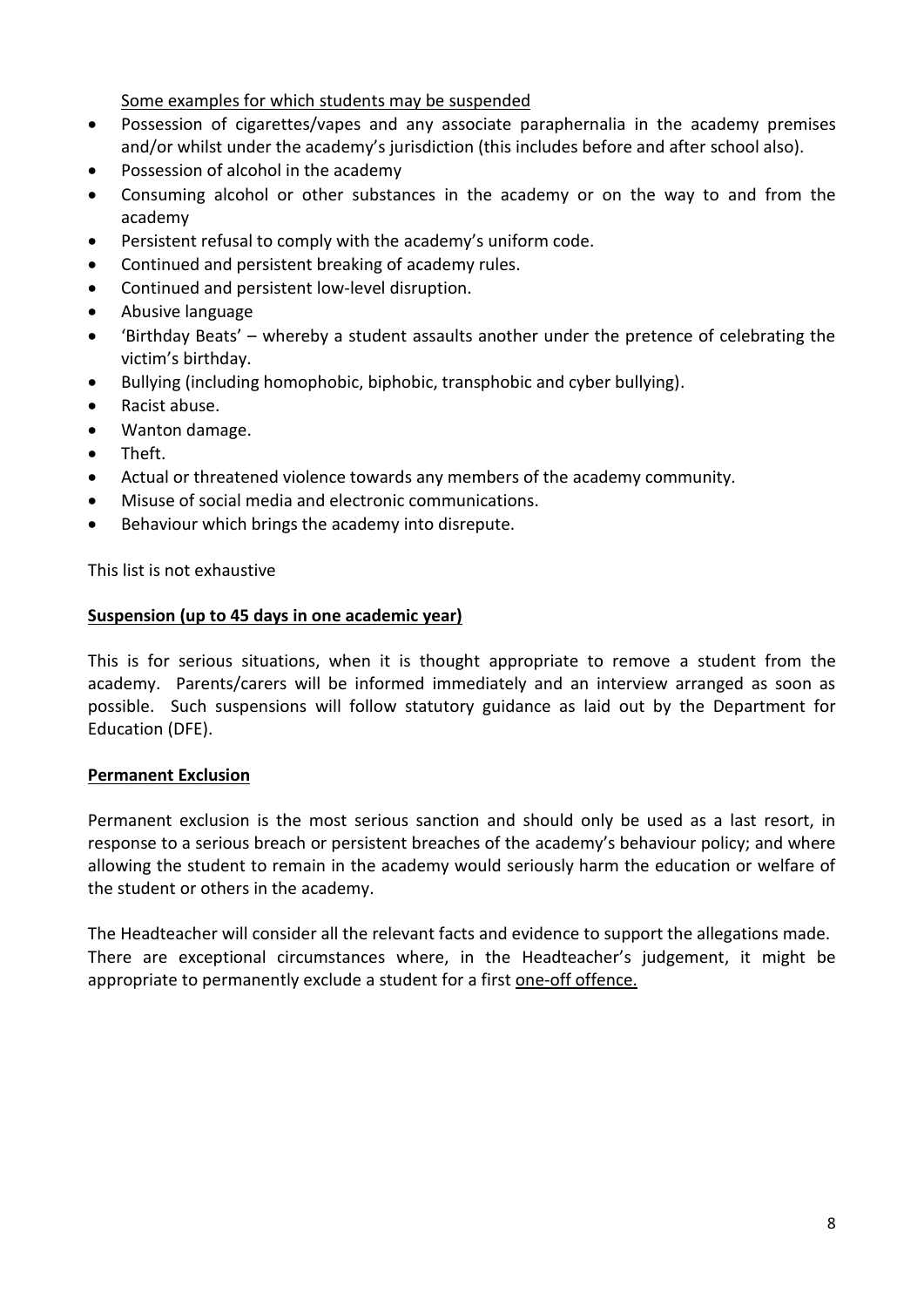These may include:

- Where there has been serious actual or threatened violence against another student or member of staff.
- Sexual violence, sexual misconduct, sexual harassment or sexual assault.
- Supplying an illegal drug, possession or misuse of an illegal drug/substance, prescription medicines, alcohol, legal highs or solvents.
- In possession of/using an offensive weapon (or replica) or object modified to be an offensive weapon, or the use of any implement as an offensive weapon.
- Making a malicious and false allegation against a member of staff.
- Setting off or possession of fireworks.
- Persistent and defiant misbehaviour including bullying
- Peer on peer abuse (including physical and sexual abuse, sexual harassment and violence, emotional harm, on and offline bullying, teenage relationship abuse)
- Theft of personal or private property
- Where the academy believes that a student's presence in the academy represents a serious threat to others.

N.B. There may be other 'one off' offences which in the judgement of the Headteacher warrants permanent exclusion.

# **A Temporary 'Arranged Move'**

Where a suspension exceeds 5 days the academy must make provision for the student from the sixth day onward. The academy has a mutual agreement with other local schools and alternative provision services whereby the student is temporarily educated at the other establishment.

#### **Police Involvement**

If an act of misbehaviour seems likely to constitute a violation of the criminal law, the Headteacher may make a decision on the evidence available to them. The police and the courts may make decisions based on somewhat different criteria.

IT MUST BE NOTED THAT ACADEMY AND POLICE ACTION ARE INDEPENDENT OF EACH OTHER.

#### **Student Conduct outside the Academy Gates**

The academy has the power to discipline students for misbehaving outside of the academy premises "to such an extent as is reasonable".

The Headteacher may discipline students for misbehaviour which may include when:

- Taking part in any academy organised or academy related activity;
- Travelling to or from the academy;
- Wearing academy uniform or in some other way identifiable as a student at the academy

Or misbehaviour at any time, whether or not the conditions above apply, that:

- Could have repercussions for the orderly running of the academy;
- Poses a threat to another student or member of the public;
- Could adversely affect the reputation of the academy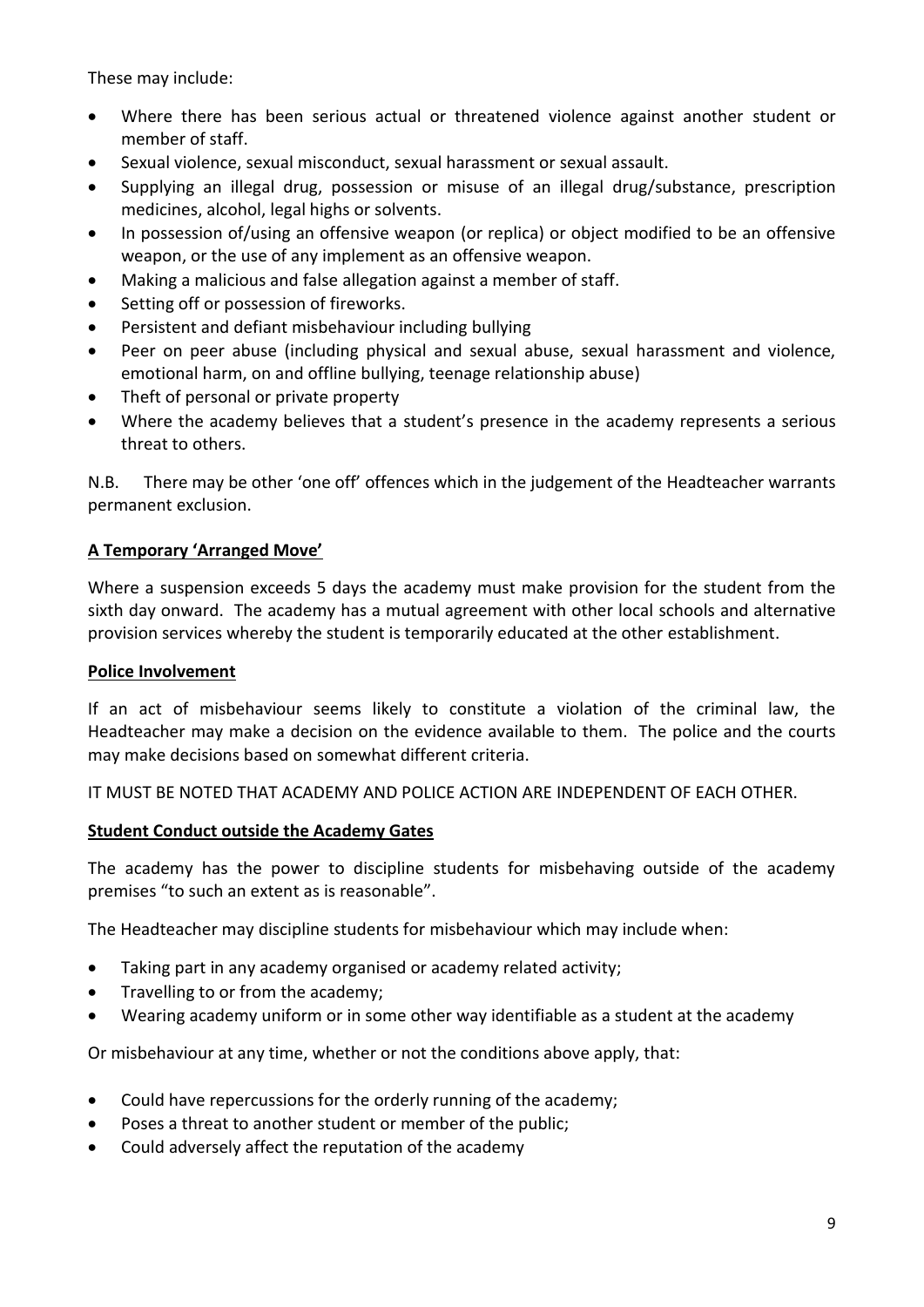# **Right of Appeal regarding suspensions**

Please note that with regard to suspensions the academy will follow the appropriate Government guidance, which is inclusive of a right of appeal.

#### **Support Systems**

In addition, the academy has developed a wide range of pastoral/academic initiatives to support students with regard to their behaviour and achievement. These include:-

- Action and advice by Heads of Year and Form Tutors.
- Three fulltime learning Mentors and two Pastoral Assistants.
- Special Educational Needs Support.
- Academy Lay Chaplain.
- Counsellor from the Brentwood Catholic Children's Society 1 day per week.
- A range of outreach support services provided by the London Borough of Redbridge.

As an academy we recognise the importance of establishing a constructive and mutually supportive relationship with parents/carers. We therefore aim to establish clear communications between home and the academy when behavioural concerns arise. Through meetings and other forms of communication the academy seeks to employ the resources at our disposal to resolve such issues. In the main, such communication will be via our Heads of Year, Assistant Heads, Head of Special Needs or Deputy Headteachers in the academy. The academy has also published a Complaints Procedure.

Through the academy's Student Council and Student Voice we will also seek to provide students with the opportunity to express their views with regard to the academy's discipline, rewards and anti-bullying policies. In addition, the academy will also consult all staff, parents/carers and students with regard to the academy's policy on behaviour and discipline.

# **Searching screening and confiscation**

The academy has a statutory obligation to manage the health and safety of staff, students and visitors and ensure that academy discipline is maintained. Under this authority we reserve the right to search and screen students under the following circumstances and to confiscate items as described below:

- Students will be treated courteously and afforded respect and a reasonable level of personal privacy during any search or screening; personal items will only be searched in the presence of the student
- Searching should be carried out by a member of staff who is the same sex as the student. There must be members of staff present during the search to act as a witness who should also be the same sex.
- There is a limited exception to the same sex and witness rule; if there are reasonable grounds to believe that there is risk of serious harm to a person or persons if the search is not carried out immediately and it is not reasonably practicable to summon another member of staff
- Subject to information received, Police may be called to assist in the search of a student or their possessions
- Parents/carers will not be informed prior to a search or to seek parental consent and there is no legal requirement to keep records of searches carried out
- Parents/carers will be informed if search or screening uncovers items that will result in academy disciplinary action or police involvement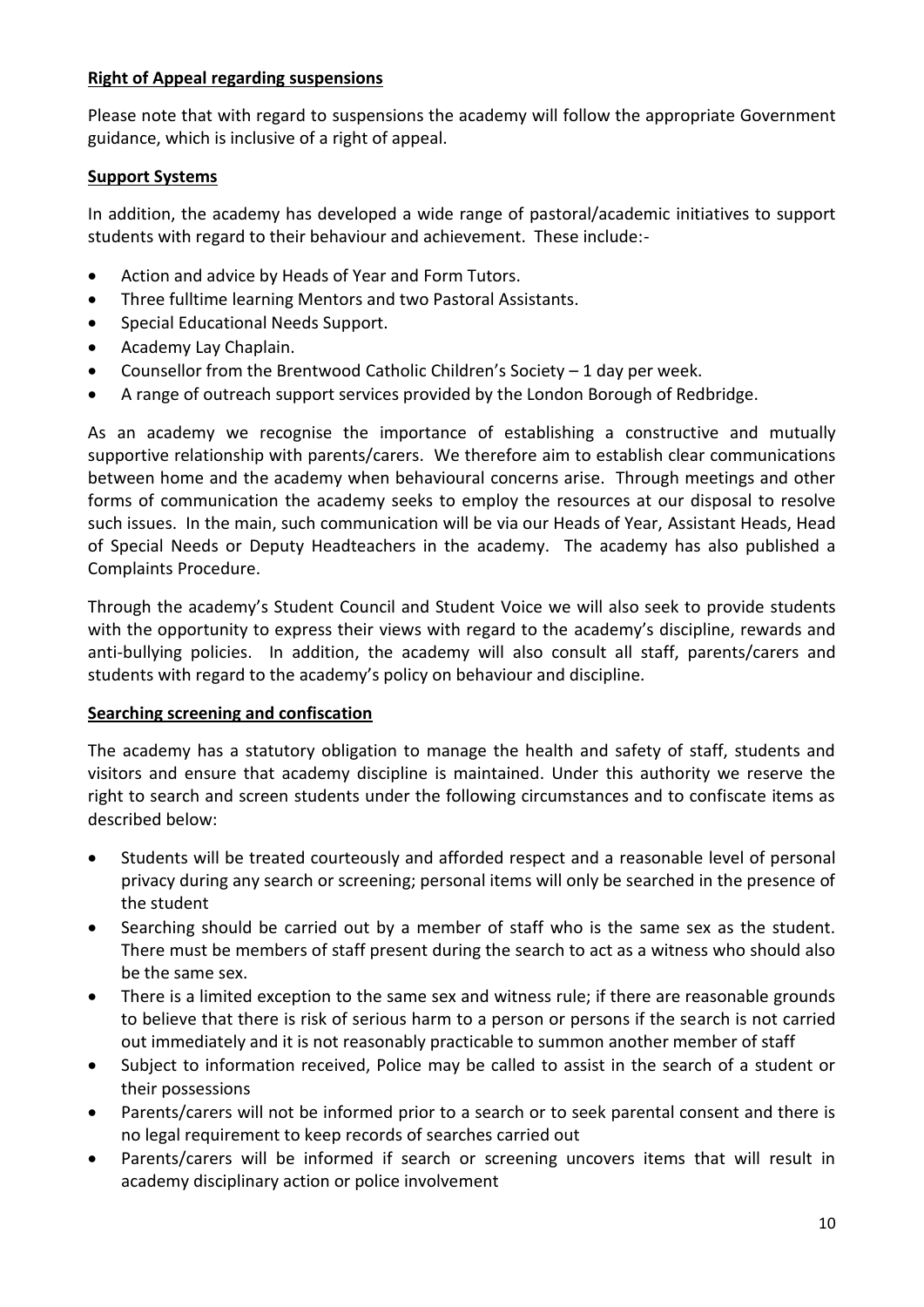#### **Searching with consent**

- We can search students for any item with consent from the student
- Parental permission or pre-notification is not required
- We do not require written formal consent in advance of a student search; it is enough for a teacher to ask the student to turn out their pockets, empty their bag and allow access to a search of their academy locker

#### **Searching without consent**

- If a member of staff has reasonable grounds to suspect that a student is in possession of a prohibited item, a student can be instructed to undergo a search without consent; parental permission or pre-notification is not required
- The Headteacher and any staff authorised by the Headteacher have a statutory power to search students and their possessions with or without consent where they have reasonable grounds for suspecting that the student may have one of the prohibited items
- Subject to information received, Police may be called to assist in the search of a student or their possessions
- A student refusing to co-operate with a search will be subject to disciplinary measure by the academy
- The list of prohibited items include:
	- − Knives, bladed items, weapons
	- − Alcohol
	- − Illegal drugs/solvents
	- − Stolen items
	- − Tobacco, cigarette papers
	- − Fireworks
	- − Pornographic images
	- Any item that the member of staff reasonably suspects has been, or is likely to be, used to commit an offence, or cause personal injury to, or damage property
	- − Mobile phones or other electronic devices such as cameras

# **Screening**

- We reserve the right to require students to undergo screening by a walk through or hand-held metal detector with or without the consent of students; this screening may be carried out by any member of staff whether or not they suspect the student of carrying a weapon
- All students are expected to comply with a request for screening which involves no physical contact
- If a student refuses to be screened, we may refuse the student access to the academy premises under our duty not to expose students, staff or visitors to risks to their health and safety. The absence will be recorded as unauthorised not as a suspension.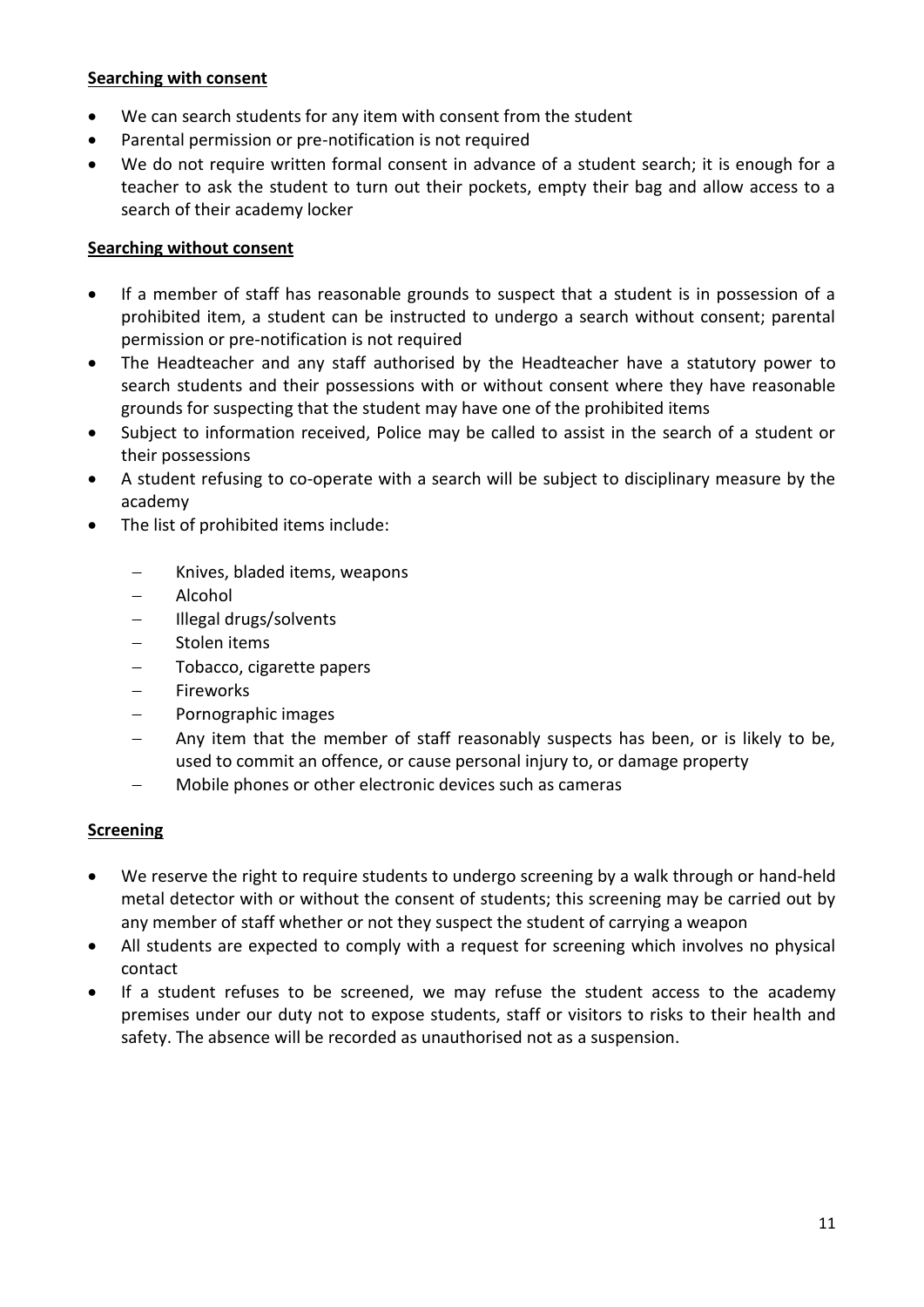# **Electronic devices**

- Academy staff may examine data files held on personal devices during a search if they believe they have good reason to do so.
- In determining a good reason to examine or erase data or files, academy staff must reasonably suspect that the data or file has been or could be used to harm, disrupt teaching or break academy rules.
- If the device is to be returned, relevant files may be deleted or retained by the academy to support disciplinary action, or where appropriate, passed to the police.

# **Confiscation**

- Academy staff can seize any prohibited item found as a result of a search.
- We can also seize any item found which is considered to be harmful or detrimental to academy discipline; this includes deleting electronic images or passing illegal material onto the police.
- Depending upon the nature of the confiscated item, it may be retained by the academy or disposed of as a disciplinary measure where reasonable.
- Confiscated weapons, knives or bladed items, items believed to be stolen and illegal substances will be passed onto the police or disposed of by the academy.

#### **Use of Reasonable Force**

All members of academy staff have a legal power to use reasonable force. Reasonable force may be used in the following list of examples, which is not an exhaustive list.

- Remove disruptive students from the classroom where they have refused to follow an instruction to do so.
- Prevent a student behaving in a way that disrupts an academy event or an academy trip or visit.
- Prevent a student leaving the classroom where allowing the students to leave would risk their safety or lead to behaviour that disrupts the behaviour of others.
- Prevent a student from attacking a member of staff or another student or to stop a fight in the playground.
- Restrain a student at risk of harming themselves or others through physical outbursts.

The academy's 'Positive Handling Policy' is available on our website.

#### **Equal Opportunities**

All sanctions will be applied fairly and consistently, and will ensure that no students are treated less favourably for reason of gender, race, religious belief, sexual orientation or a disability as defined by the Disability Discrimination Act.

(The academy can also make arrangements for this document, and related documents to be reproduced in different formats if required. Please contact the academy with regard to any such requests).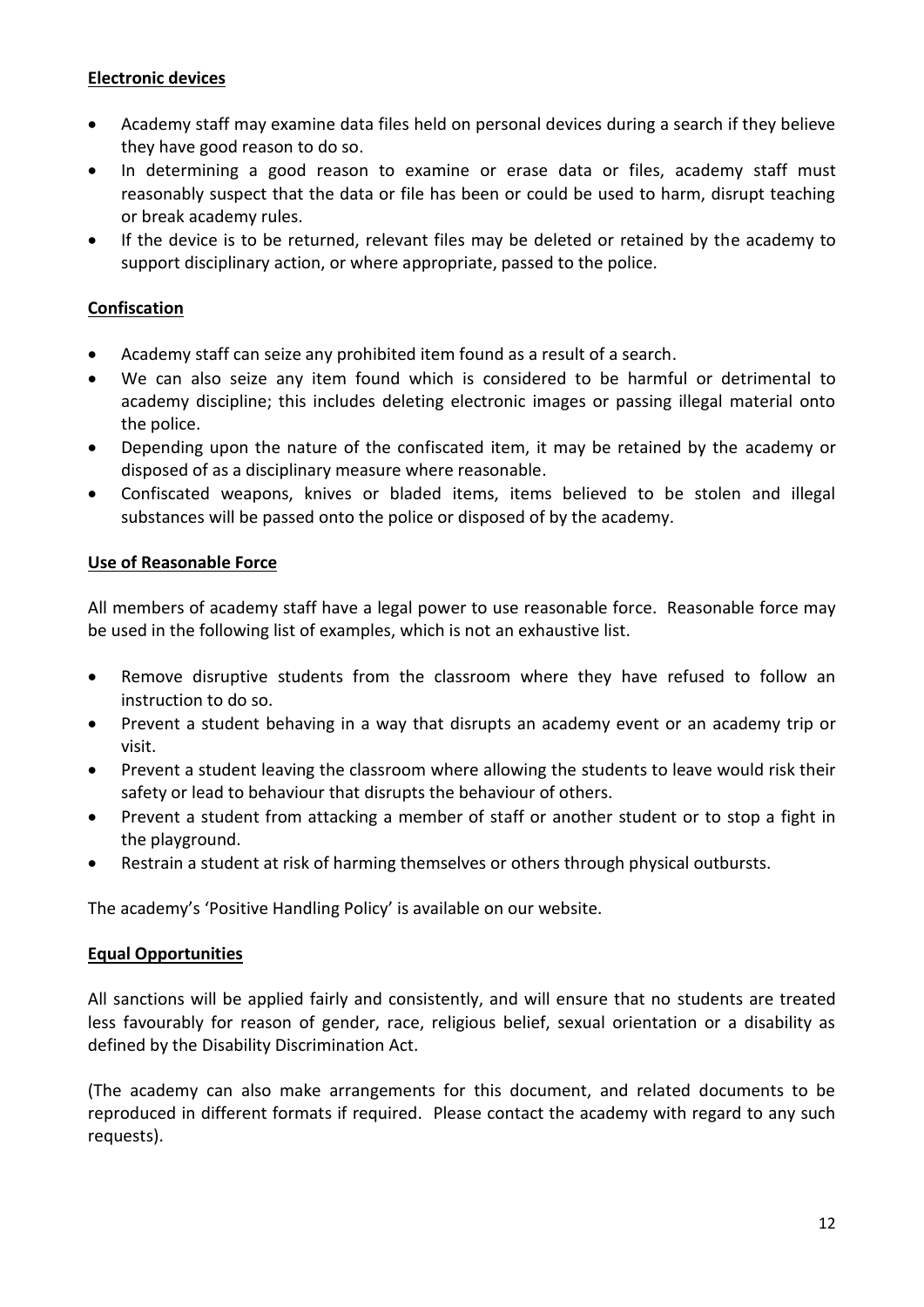# **APPENDIX 1**

#### **EXPECTATIONS OF STUDENTS IN CLASS**

Classrooms (including labs, workshops and gyms) are your places of work. Just as in any factory or office, there needs to be clearly understood rules and expectations to allow everyone to work successfully, safely and enjoyably.

#### **1. Start of lessons**

- Enter rooms sensibly and go straight to your workplace
- Take off and put away any outdoor wear
- Stand for greeting, sit when told, in silence
- Take out books, pens, equipment and log book
- Put bags away (not on desk)
- Remain silent during the register (except when your name is called!)

# **2. During lessons**

- When your teacher talks to the whole class, remain silent and concentrate;
- If the class is asked a question, put up your hand to answer: NEVER call out!
- You are expected to work sensibly with your classmates; do not distract or annoy them;
- If you arrive late without justifiable cause you may be detained for the amount of time you missed in order to make up the work
- Homework must be recorded in your planner
- Eating, drinking and chewing are not allowed. You will be punished and the items confiscated (students may use a bottle of plain drinking water)
- Mobile phones are not allowed. They will be confiscated.
- You must not leave a lesson without a note from a teacher. N.B. some students have permission to go to the toilet at any time for medical reasons. Their planner should indicate this.

# **3. End of lessons**

- The clock is not a signal for you: it is for the information of the teacher
- You should not begin to pack away or put on outdoor wear until your teacher tells you to do so
- When told, stand and push in or put up your chairs: any litter should be picked up. Wait in silence to be dismissed
- Only when your teacher finally tells you to go may you leave the room.

# **4. Expectations of students during registration**

- Expectations are the same as for any other lesson
- Students are expected to arrive **on time**
- Morning registration will begin with a prayer.

# **5. Expectations of students during Assembly**

• Assembly is an important part of the academy week. It is a time when the whole year group meets together for collective religious worship and to hear important messages. Students are expected to behave appropriately and act reverently at all times.